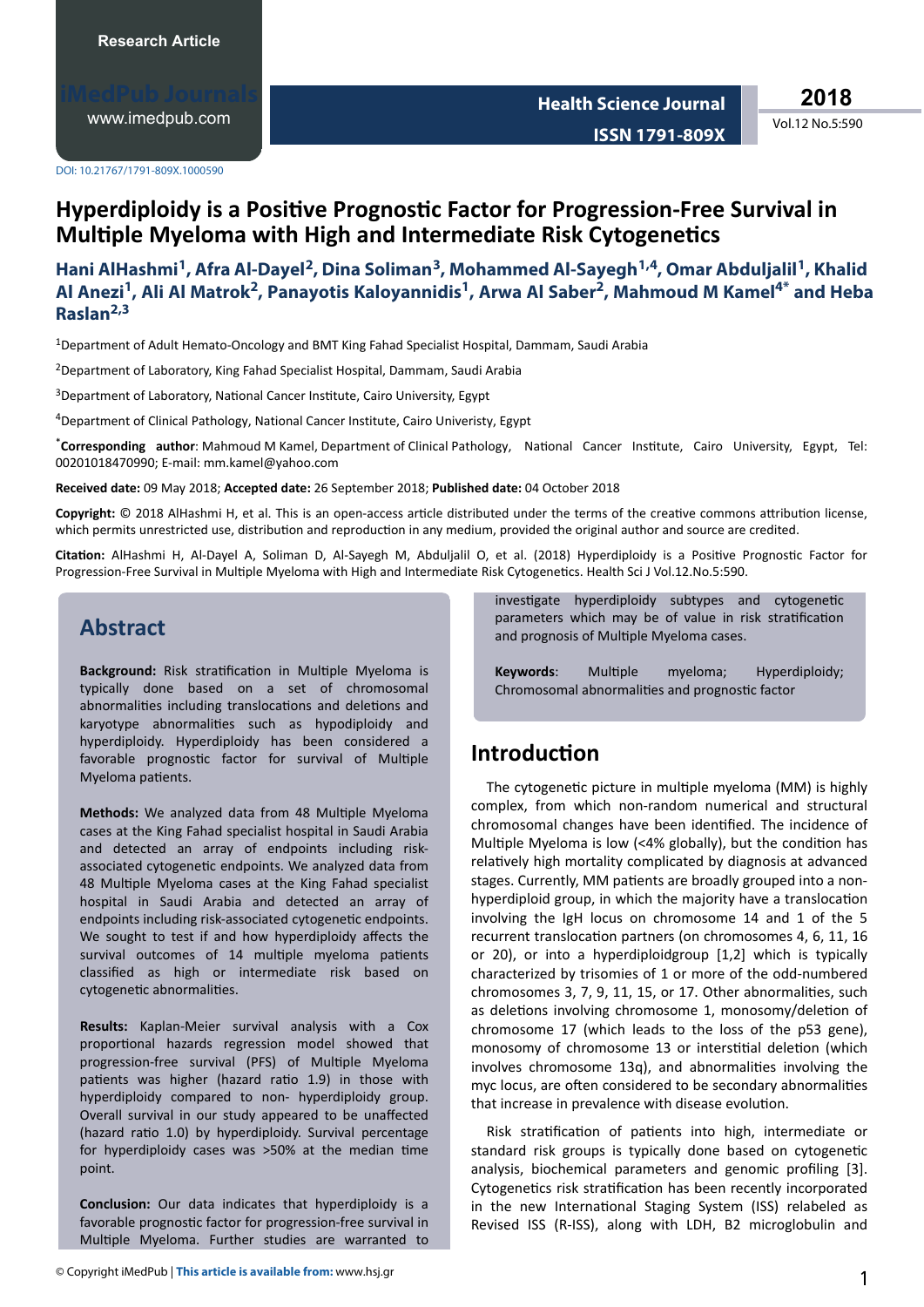Vol.12 No.5:590

albumin which underlines the impact of cytogenetics on myeloma prognosis. Treatment of myeloma patients is based on risk stratification and prognostic considerations especially on follow up to induction therapy. Available therapies include proteasome inhibitors like carfilozimib and bortezomib, immunotherapy with lenalidomide and pomalidomide, and several new novel agents like daratumumab and elotuzumab. Autologous stem cell transplant is still the standard of therapy after initial response to the induction regimen in those who are eligible.

Some of these agents in combination have been shown to benefit high and intermediate risk patients. However, cases with multiple cytogenetic abnormalities do not respond to treatment and the specific abnormalities responsible for treatment efficacy are unclear. Several previous studies have shown that abnormalities such as  $t(4;14)$ ,  $t(14;16)$ ,  $t(14;20)$ , and del 17p predict for significantly shortened survival in patients with newly diagnosed MM, whereas hyperdiploidy has been associated with better survival [4-8]. However, the prognostic impact of overlapping primary cytogenetic abnormalities is unclear, especially in cases with combined trisomies and translocations.

The influence of hyperdiploidy on survival, especially with reference to risk stratification is of relevance [9]. We sought to test whether hyperdiploidy influences survival in Multiple Myeloma patients showing high and intermediate risk parameters. We recorded over 60 different parameters from 63 patients diagnosed with Multiple Myeloma at the King Fahad specialist hospital in Saudi Arabia between June 2006 and December 2013 and stratified them into risk categories based on known cytogenetic parameters. A survival analysis was performed to compare the survival of high and intermediate risk Multiple Myeloma patients with and without hyperdiploidy. Our findings are presented here.

# **Materials and Methods**

### **Data collection**

Data were collected over a period of 6 months at the King Fahad specialist hospital in Dammam, Saudi Arabia.

**Compliance with ethical standards:** Approval for the study was obtained from the Institutional review board for human ethics of the King Fahad hospital. Ethical guidelines prescribed by the Institutional review board on human ethics were followed and informed consent was obtained from all patients.

### **Sample collection and processing**

Patient samples were collected at the time of diagnosis before receiving treatment. Cytogenetics analysis performed on bone marrow aspirate. Seventy two-hour pokeweed mitogen (PWM)-stimulated cell cultures were setup with bone marrow aspirate samples and harvested at the requisite time. Slides were then made with the samples and G-banding performed. Studies on at least 20 metaphase chromosome preparations and karyotypes were done and interpreted

according to the recommendation of the International System for Human Cytogenetic Nomenclature [10]. For fluorescence in-situ hybridization (FISH) at least 200 interphase cells were analyzed using the following FISH probes: Vysis IGH, IGH/ CCND1, IGH/MAF, IGH/FGFR3, ATM/P53, D12Z3/LAMP1/ D13S319 and CEP3,7, 9 and 15 [11].

Interview-based parameters and event outcomes were obtained and recorded. A standard case report form (supplementary data file S2) was used to record all the data. The entire dataset containing all 63 patients' data including the 68 endpoints measured is provided as supplementary data  $(Table 1)$ .

### Data grouping

Data was grouped as follows. Patients positive for at least one high risk or intermediate risk parameter were grouped together. All other patients were grouped together, and represented those with standard risk. The frequency of presence of the risk categories with reference to hyperdiploidy was recorded.

### **Kaplan-Meier survival analysis**

Data was arranged in tabular format with the event outcome (1= death/relapse/progression/remission/lost to follow-up; and 0=censored/lost to follow-up) in one column and the time to event (days) in another. The corresponding group (HD=Hyperdiploidy and N=No hyperdiploidy) was entered in another column. The data was plotted as survival curves and analyzed using Graph Pad Prism software with a Cox proportional hazards regression model [12]. Progression free survival (PFS) was analyzed using time from therapy to relapse, remission, progression, death or lost to follow-up. Overall survival (OS) was analyzed using time from diagnosis to death or lost to follow-up. For each, curves for HD and N groups were plotted and analyzed.

## **Results**

Patient grouping was done beginning with the initial data set. Tables showing the complete initial data and the subsequent grouped data sets are included in supplementary data. Patients positive for at least one high risk or intermediate risk parameter were grouped together. The risk parameters included the translocations  $t(14;16)$  or  $t(4;14)$ , or the deletions 17p or 13q. There were 17 such patients. All other patients were grouped together, and represented those with standard risk. There were 31 such patients. Overall, 23 patients out of 48-total showed hyperdiploidy translating the to approximately 50% hyperdiploidy occurrence. Among the hyperdiploidy cases, the frequency of those with high +intermediate risk was 40%. In comparison, among nonhyperdiploidy cases, the frequency of those with high +intermediate risk was 32% (Table 1). As summarized in Figure 1, this indicates that the frequency of occurrence of high +intermediate risk cytogenetics was lower compared to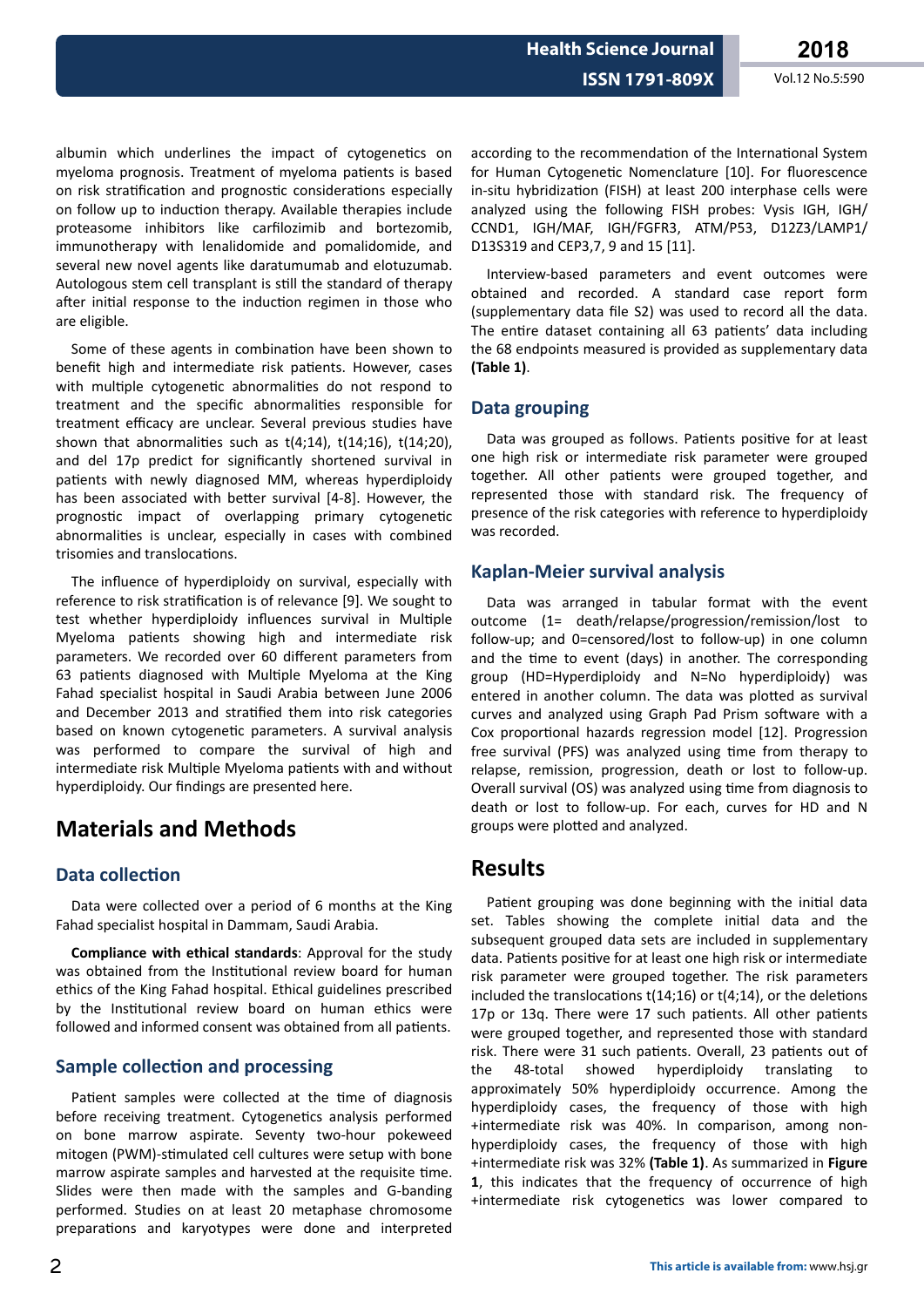standard risk cytogenetics, in both hyperdiploid and nonhyperdiploid cases (40% vs. 60% and 32% vs. 68%).

Table 1 Frequency (Percentage) of cytogenetic risk categories.

|                                  | Hyperdiploidy (HD) | No Hyperdiploidy (N) |
|----------------------------------|--------------------|----------------------|
| High+Intermediate<br><b>Risk</b> | $0.4(40\%)$        | 0.32(32%)            |
| <b>Standard Risk</b>             | $0.6(60\%)$        | 0.68(68%)            |



Figure 1 Frequency (Percentage) of cytogenetic risk categories.

Next, we addressed the question of whether hyperdiploidy can affect survival in the presence of concomitant high/ intermediate risk cytogenetics. Data from the high +intermediate risk category grouped into hyperdiploid and non-hyperdiploid, was analyzed by Kaplan-Meier survival analysis. In both progression-free and overall survival analyses, we observed >50% median survival in hyperdiploid cases compared to non-hyperdiploid cases **(Tables 2 and 3)**. **Figure 2** depicts survival curves for progression-free survival. Progression-free survival was found to be significantly higher in the hyperdiploidy (HD) group compared to the nonhyperdiploidy (N) group, with a Cox hazard ratio of 1.9 (Table **2)**, indicating that the risk of death in the non-hyperdiploid group was twice that of the hyperdiploid group. **Figure 3** depicts the survival curves for overall survival. Overall survival was similar in both groups, with a Cox hazard ratio of 1.0 **(Table 3)** indicating a similar risk of death with or without hyperdiploidy.

Table 2 Progression-free survival: Cox proportional hazards regression.

| <b>Statistical Parameter</b> | Value              |
|------------------------------|--------------------|
| Median survival time (N)     | 282.3125           |
| Median survival time (HD)    | > 50% survival     |
| p-value                      | 0.8395             |
| Hazard ratio                 | 1.9161             |
| Confidence interval          | $0.3059 - 12.0029$ |
| Log likelihood               | $-8.8963$          |

**Table 3** Overall survival: Cox proportional hazards regression.

| <b>Statistical Parameter</b> | Value             |
|------------------------------|-------------------|
| Median survival time (N)     | 51                |
| Median survival time (HD)    | > 50% survival    |
| p-value                      | 0.7822            |
| Hazard ratio                 | 1.0717            |
| Confidence interval          | $0.1454 - 7.8972$ |
| Log likelihood               | $-4.7852$         |

**Progression-Free Survival: Survival proportions** 



**Figure 2** Progression-free Survival: Kaplan-Meier Survival Analysis. The x-axis shows days till progression-free survival events including death and the y-axis shows the percent surviving. The black line indicates hyperdiploidy and the grey line indicates non-hyperdiploidy.



**Figure 3** Overall Survival: Kaplan-Meier Survival Analysis. The x-axis shows days till death, and the y-axis shows the percent surviving. The black line indicates hyperdiploidy and the grey line indicates non-hyperdiploidy.

# **Discussion and Conclusion**

Multiple myeloma is a bone marrow neoplasm with a high mortality rate. Evaluation of various biomarkers in multiple myeloma is of primary importance in patient diagnosis, classification, therapy choice and prognosis. Current patient survival outcomes vary greatly, probably due to the confounding factors of stage of diagnosis, genetic abnormalities and treatment [13].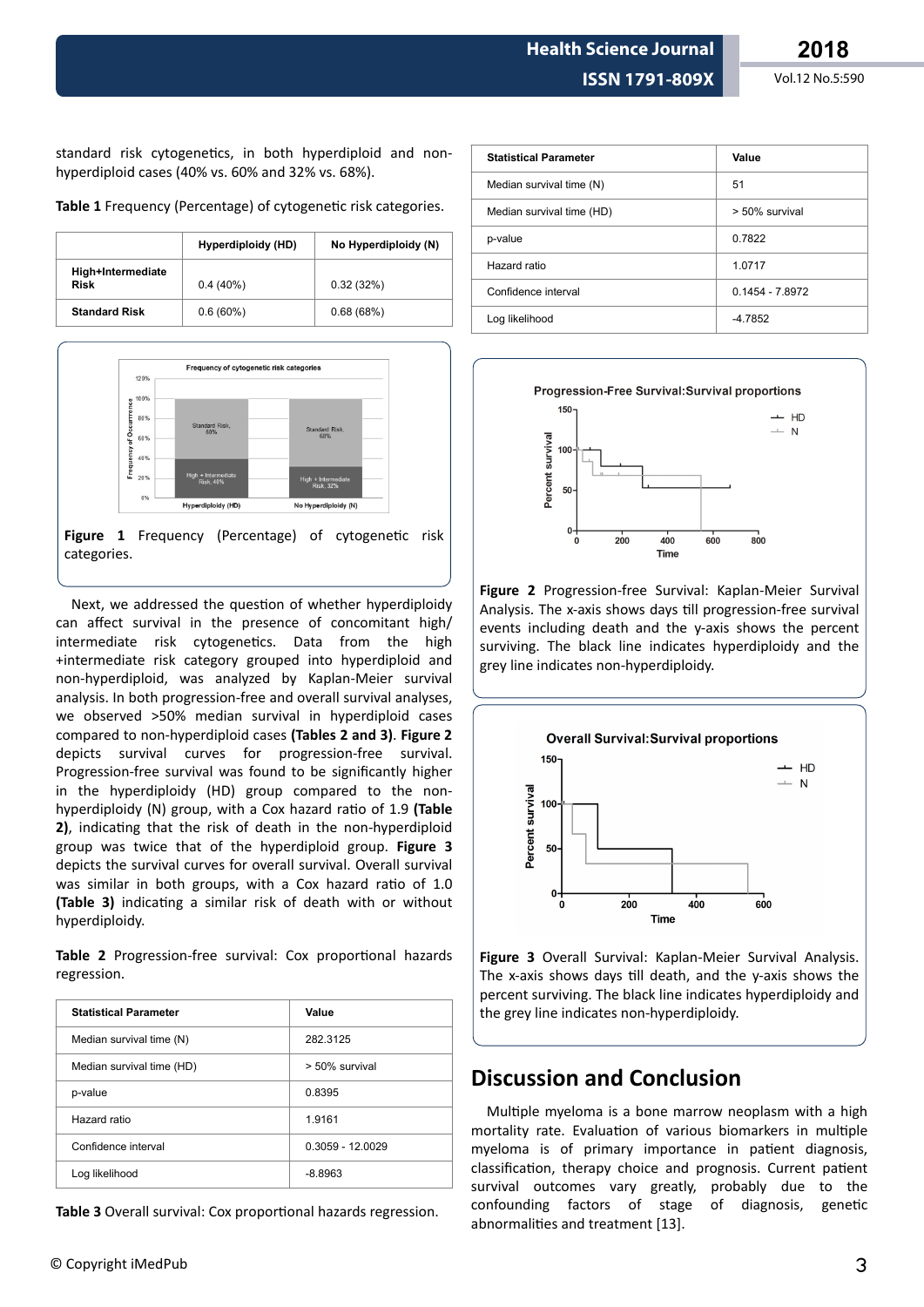Our study was focused on investigating the influence of hyperdiploidy on the survival outcomes of multiple myeloma patients with high and intermediate risk cytogenetics. Methods to categorize patients into risk categories have been a standard approach use to determine treatment regimens and prognosis [9]. Treatment outcomes of multiple myeloma vary depending on time of diagnosis and an array of risk features. Hyperdiploidy has been known to be a favorable prognostic factor [14] and we sought to determine whether its influence can be observed even in patients presenting with cases of high and intermediate risk cytogenetics. We analyzed a total of 48 cases which had the requisite complete data available. Because our study was not designed to collect data from sufficient numbers of patients with high risk and intermediate risk cytogenetics separately, we addressed this problem by grouping together.

Our results clearly show that hyperdiploidy has a positive influence on progression-free survival of multiple myeloma patients with high and intermediate risk cytogenetics. The cytogenetic abnormalities we detected were the chromosomal translocations  $t(14;16)$  and  $t(4;14)$  and the chromosomal deletions 17p and 13q. Our results however, did not show a difference in overall survival between hyperdiploid and nonhyperdiploid cases.

In previous reported study the authors found that overall survival was indeed improved in high-risk patients with at least one trisomy, compared to high-risk patients without any evidence of trisomy [15]. Our findings differ from theirs in terms of overall survival. However, their study did not analyze progression-free survival, which we found is indeed improved in patients with hyperdiploidy. Their study was focused on highlighting FISH [16] as a tool for patient classification in multiple myeloma. Our findings are consistent with reported studies including the one above, in which heterogeneity of patient outcomes appears to be linked to an overlap between a range of genetic abnormalities.

Apart from genetic abnormalities, we also detected an array of biochemical parameters involving blood and urine chemistry [17]. Effects of these parameters and their interaction with genetic abnormalities may also influence patient outcomes and heterogeneity therein.

In our progression-free survival analysis, the risk of death in hyperdiploid cases was half that of non-hyperdiploid cases. As is considered the case in general, the difference between progression-free survival and overall survival we observed is most likely due to the difference in endpoints. While death is the only factor in overall survival, prolonged survival of patients without relapse or progression has become an important prognostic endpoint, especially in the context of targeted cancer therapies. Therefore, our data indicate a possible influence of hyperdiploidy on treatment-related cellular and molecular features in multiple myeloma.

Possible effects of hyperdiploidy such as trisomies on treatment-related outcomes include changes in gene expression patterns. Overexpression or underexpression of tumor suppressor proteins, proteins involved in drug

metabolism or drug resistance could all influence the final outcomes [18]. Our understanding of the role of non-coding RNA such as lncRNA or miRNA is just beginning to emerge and changes in their expression have also been linked to several types of cancer. Little is known about the connection between hyperdiploidy and non-coding RNA expression, and this could be an additional factor which determines survival outcomes in multiple myeloma [19].

In summary, our findings indicate a clear positive prognostic value of hyperdiploidy in multiple myeloma, specifically in cases presenting with high or intermediate risk cytogenetics. More detailed studies on the relation between specific cytogenetic abnormalities and hyperdiploidy would be of high prognostic use in diverse cases of multiple myeloma.

# **References**

- 1. Fonseca R, Barlogie B, Bataille R, Bastard C, Bergsagel PL, et al. (2004) Genetics and Cytogenetics of Multiple Myeloma: A Workshop Report. In Cancer Res 64: 1546-1558.
- 2. Fonseca R, Bergsagel PL, Drach J, Shaughnessy J, Gutierrez N, et al. (2009) International Myeloma Working Group molecular classification of multiple myeloma: spotlight review. Leukemia 23: 2210-2221.
- 3. Ooi MGM, de Mel S, Chng WJ (2016) Risk Stratification in Multiple Myeloma. Curr Hematol Malig Rep 11: 137-147.
- 4. Avet-Loiseau H, Attal M, Moreau P, Charbonnel C, Garban F, et al. (2007) Genetic abnormalities and survival in multiple myeloma: The experience of the Intergroupe Francophone du Myélome. Blood 109: 3489-3495.
- 5. Pérez-Simón J, García-Sanz R, Tabernero MD, Almeida J, González M, et al. (1998) Prognostic value of numerical chromosome aberrations in multiple myeloma: A FISH analysis of 15 different chromosomes. Blood 91: 3366-3371.
- 6. Facon T, Avet-Loiseau H, Guillerm G, Moreau P, Geneviève F, et al. (2001) Chromosome 13 abnormalities identified by FISH analysis and serum β2-microglobulin produce a powerful myeloma staging system for patients receiving high-dose therapy. Blood 97: 1566-1571.
- 7. Drach J, Ackermann J, Fritz E, Krömer E, Schuster R, et al. (1998) Presence of a p53 gene deletion in patients with multiple myeloma predicts for short survival after conventional-dose chemotherapy. Blood 92: 802-809.
- 8. Gertz MA (2005) Clinical implications of  $t(11;14)(q13;q32)$ ,  $t(4;14)(p16.3;q32)$ , and -17p13 in myeloma patients treated with high-dose therapy. Blood 106: 2837-2840.
- 9. Paszekova H, Kryukov F, Kubiczkova L, Hajek R, Sevcikova S (2014) High-risk multiple myeloma: Different definitions, different outcomes? Clin Lymphoma Myeloma Leuk 14: 24-30.
- 10. Garcia GJR, Meza-Espinoza JP (2006) Use of the international system for human cytogenetic nomenclature (ISCN). Blood 108: 3952-3953.
- 11. Hartmann L, Biggerstaff JS, Chapman DB, Scott JM, Johnson KR, et al. (2011) Detection of genomic abnormalities in multiple myeloma. Am J Clin Pathol 136: 712-720.
- 12. John F (2002) Cox proportional-Hazards Regression for Survival Data the Cox Proportional-Hazards Model. Most 2008: 1-18.